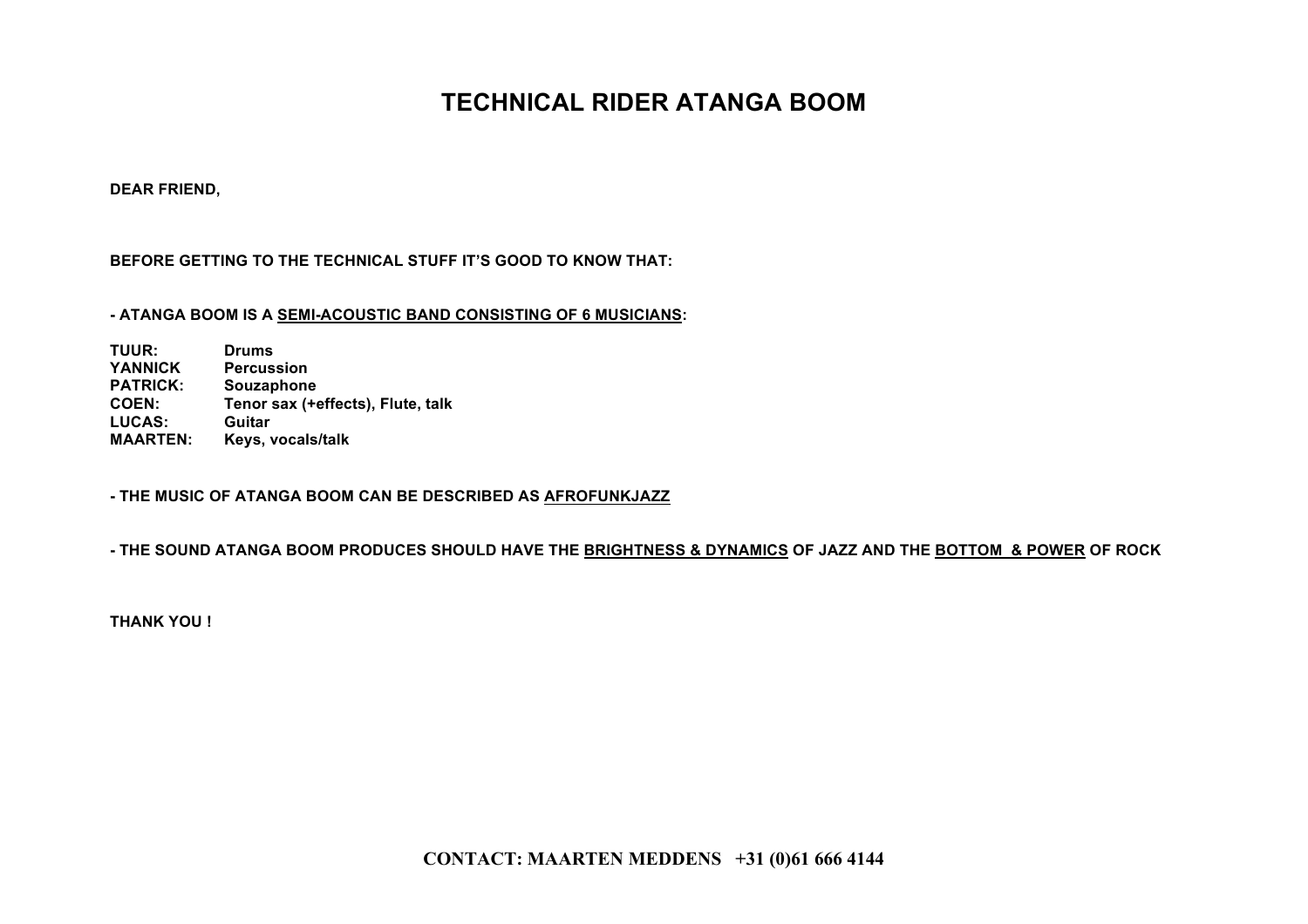### **STAGERIDER ATANGA BOOM**



**CONTACT: MAARTEN MEDDENS +31 (0)61 666 4144**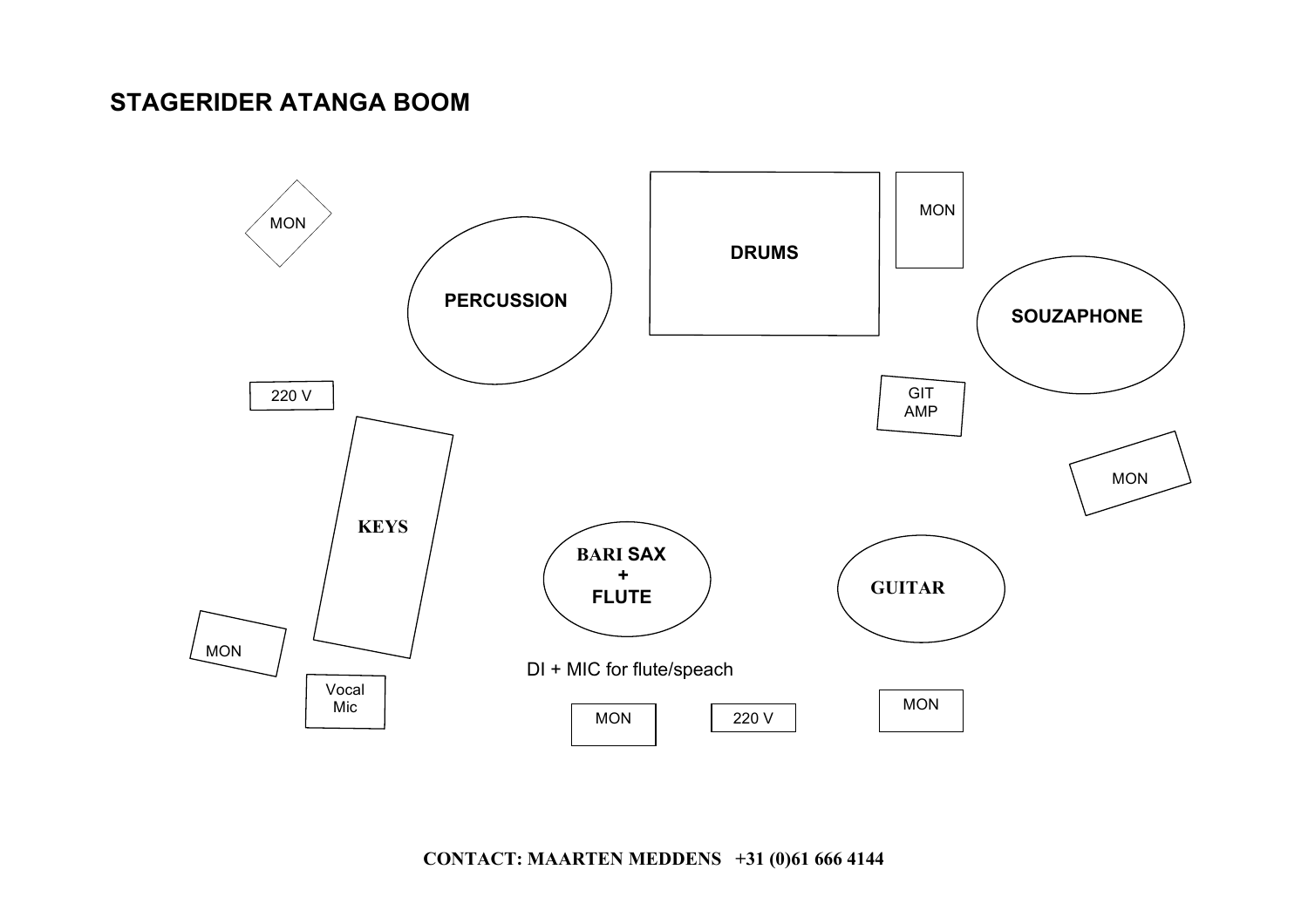| CH                      |                   | <b>INSTRUMENT</b>   | <b>MilC/DI</b>                        | <b>INSERT F.O.H.</b>                       | <b>MONITOR</b>            |
|-------------------------|-------------------|---------------------|---------------------------------------|--------------------------------------------|---------------------------|
| 1                       | <b>DRUMS</b>      | <b>Kick</b>         | <b>AKG</b>                            | compr./lim/gate                            | X                         |
| $\overline{\mathbf{2}}$ |                   | <b>Snare</b>        | Sh 604 / SM57                         |                                            |                           |
| $\overline{\mathbf{3}}$ |                   | <b>Floor Tom</b>    | <b>Sh 604</b>                         | Gate                                       |                           |
| 4                       |                   | OH L / Hi-Hat       | <b>Condenser mic</b>                  |                                            |                           |
| 5                       |                   | OH <sub>R</sub>     | <b>Condenser mic</b>                  | Gate                                       |                           |
| 6                       | <b>PERCUSSION</b> | Conga 1             | Sh 604 / SM 58                        |                                            | $\boldsymbol{\mathsf{X}}$ |
| 7                       |                   | Conga 2             | Sh 604 / SM 58                        |                                            |                           |
| 8                       |                   | Bongo's             | Sh 604 / SM 58                        |                                            |                           |
| $\boldsymbol{9}$        |                   | <b>Pandeiro</b>     | Sh 604 / SM 58                        |                                            |                           |
| 10                      |                   | OH (bells, overige) | Condenser.mic                         |                                            |                           |
| 11                      | <b>SOUZAPHONE</b> | Sous <sub>1</sub>   | own clip on Mic                       | Compr.                                     | X                         |
| 12                      |                   | Sous 2              | <b>SM58</b>                           |                                            |                           |
| 13                      | <b>KEYS</b>       | Keys 1 L            | DI                                    |                                            | X                         |
| 14                      |                   | Keys 1 R            | <b>DI</b>                             |                                            |                           |
| 15                      |                   | Keys 2 L            | <b>DI</b>                             |                                            |                           |
| 16                      |                   | Keys 2 R            | <b>DI</b>                             |                                            |                           |
| 17                      | <b>GUITAR</b>     | Amp                 | <b>Sennheiser E609</b>                |                                            | $\boldsymbol{\mathsf{X}}$ |
| 18                      |                   | Amp                 | <b>Condenser mic</b>                  |                                            |                           |
| 19                      | <b>SAX</b>        | Saxophone /         | <b>DI</b> for FX box, own clip on MIC | Compressor/limitor (by way of subgroup1-2) | $\overline{\mathbf{x}}$   |
| 20                      |                   | Flute / vocals      | <b>SM 58</b>                          |                                            |                           |
| 21                      | <b>VOCALS</b>     | <b>Keys</b>         | <b>SM58</b>                           |                                            |                           |

>> **3x DI boxes in total**

**>> Reverb sax on 1 fader retour**

**>> Plate drums on stereo fader retour** 

**>> Stereo compressor/limiter insert on subgroup 1-2**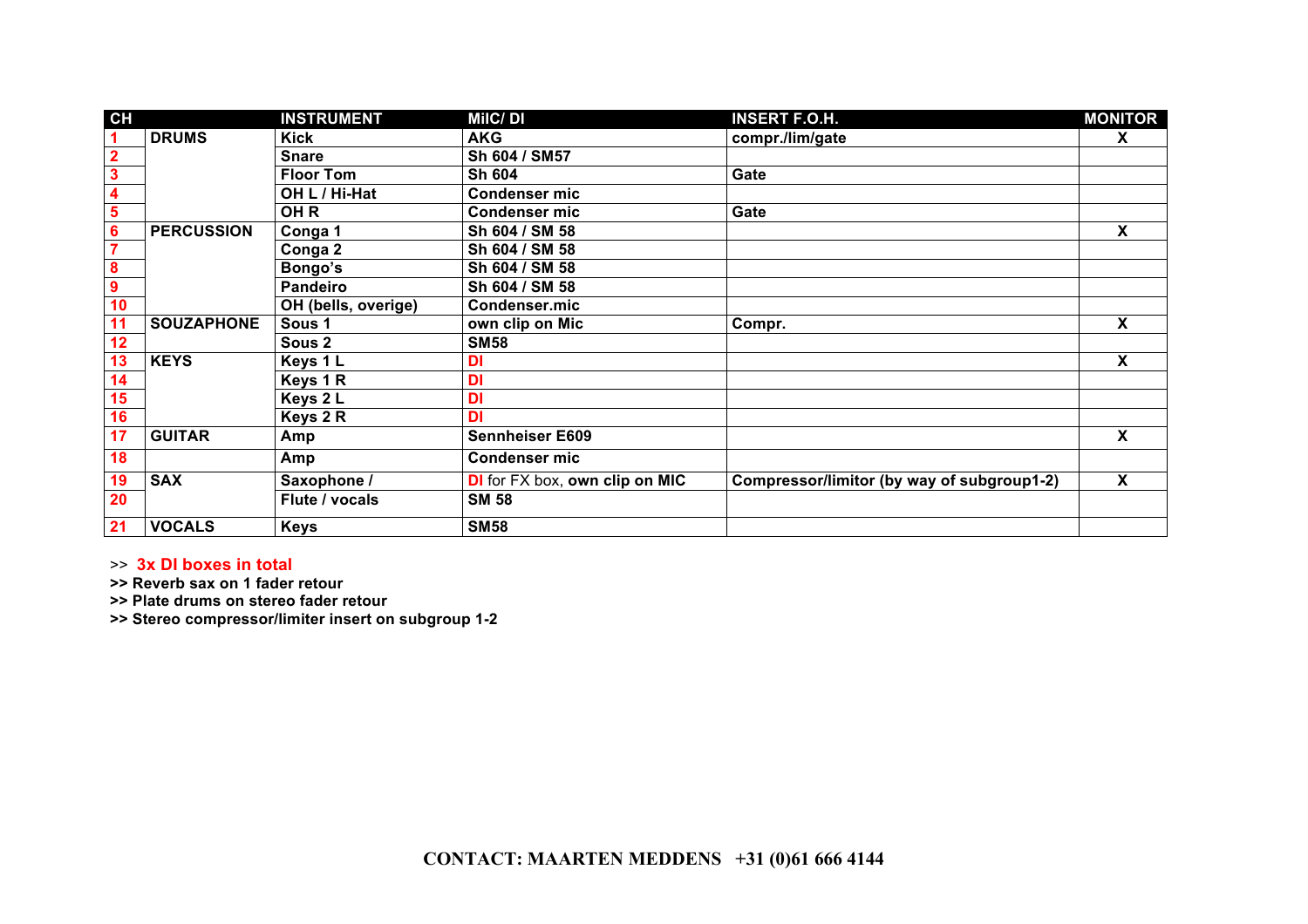# **MONITOR MIX (indication)**

|                           | <b>DRUMS</b> | <b>PERCUSSION</b> | <b>TUBA</b> | <b>KEYS</b> | <b>GUITAR</b> | <b>SAX</b> |
|---------------------------|--------------|-------------------|-------------|-------------|---------------|------------|
| <b>Kick</b>               | X            | X                 | X           | X.          | X             |            |
| <b>Snare</b>              | X            |                   | X           | X           | X             |            |
| <b>Floor Tom</b>          |              |                   |             |             |               |            |
| OH L / Hi-Hat             |              | X                 |             |             | X             |            |
| OH <sub>R</sub>           |              |                   |             |             |               |            |
| Conga 1                   | X            | X                 | X           | X           |               |            |
| Conga 2                   | X            | X                 | X           | X           |               |            |
| Bongo's                   | X            | X                 |             |             |               |            |
| OH (bells, overige)       | X            | X                 |             | X           | X             |            |
| Souzaphone                | X            | X                 |             | X           | X             |            |
| Keys 1                    | X            | X                 | X           | X           | X             | X          |
| Keys 2                    | X            | X                 | X           | X           | X             | X          |
| <b>E-Guitar</b>           |              |                   |             | X           |               |            |
| Saxophone                 | X            | X                 | X           | X           | X             | X          |
| <b>Flute / voice Coen</b> | X            | $\mathsf{x}$      | X           | X           | X             | X          |
| <b>Vocals KEYS</b>        | X            | X                 | X           | X           | X             | X          |